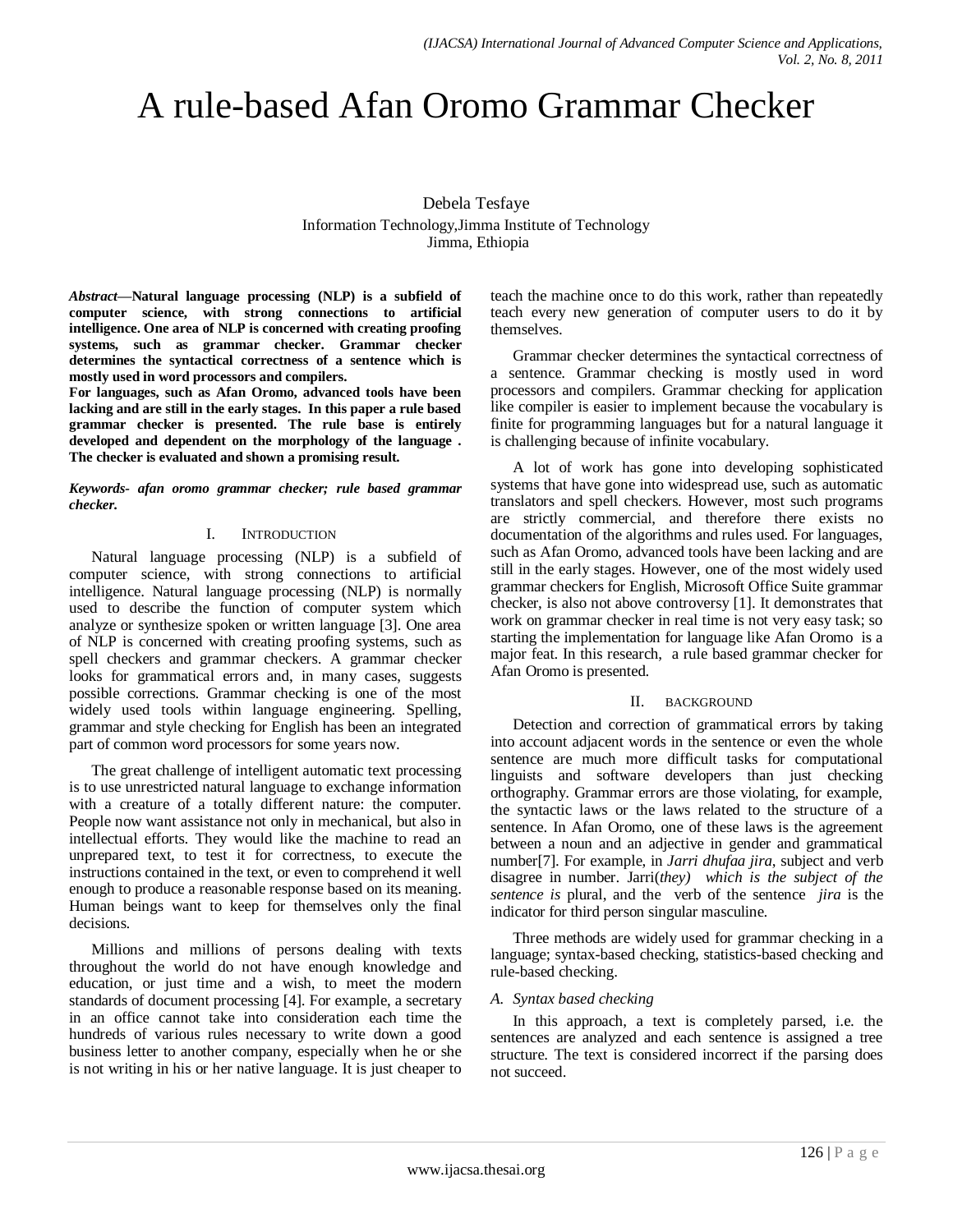## *B. Statistics based checking*

In the statistical approach the system is trained on a corpus to learn what is "correct". In this approach, a POS-annotated corpus is used to build a list of POS tag sequences. Some sequences will be very common (for example determiner, adjective, noun as in the old man), others will probably not occur at all (for example determiner, determiner, adjective). Sequences which occur often in the corpus can be considered correct, whereas uncommon sequences might be considered as errors. This method has a few disadvantages. One of these is that it can be difficult to understand the error given by the system as there is not a specific error message. This also makes it more difficult to realize when a false positive is given [1].

### *C. Rule based checking*

 Using the rule‐based approach to grammar checking involves manually constructing error detection rules for the language. These rules are then used to find errors in text that has already been analyzed, i.e. Tagged with a part-of-speech tagger. These rules often contain suggestions on how to correct the error found in the text.

A lot of work has gone into developing grammar checkers for different languages. The most progress, by far, has been made for English. The earliest grammar checkers for English were developed in the 1970s and have gradually been improving over the last decades. Although there is still room for improvement their use is quite widespread as an English grammar checker is built into the most used word processor today, Microsoft Word.

EasyEnglish is a grammar checker developed at IBM especially for non-native speakers. It is based on the English Slot Grammar. It finds errors by "exploring the parse tree expressed as a network" [5]. The errors seem to be formalized as patterns that match the parse tree. Unfortunately [5] does not explain what exactly happens if a sentence cannot be parsed and thus no complete tree can be built.

#### III. OVERVIEW OF AFAN OROMO

Afan Oromo is one of the major languages that is widely spoken and used in Ethiopia. Currently it is an official language of Oromia state (which is the largest region in Ethiopia). It is used by Oromo people, who are the largest ethnic group in Ethiopia, which amounts to 34.5% of the total population [6]. The language has become the official language in Oromia regional offices *a*nd is also instructional language starting from elementary to university level.

Like a number of other African and Ethiopian languages, Afan Oromo has a very rich morphology [7]. It has the basic features of agglutinative languages where all bound forms (morphemes) are affixes. In agglutinative languages like Afan Oromo most of the grammatical information is conveyed through affixes and other structures.

Therefore the grammatical information of the language is described in relation to its morphology. This makes it very hard to create grammar checker and develop general understanding of the language.

As any other language the grammar of Afan Oromo exhibits gender,number,cases,tenses etc. But the grammatical presentation of the above cases are different from other languages and exhibits its own structure. Unlike English, Afan Oromo gender,number,tense and other cases are described using affix. Therefore the grammatical rule is mostly dependent on the affixation rule of the language.

### Example:

- 1. Inni kalleessa dhufe.(he came yesterday)
- 2. Isheen kalleessa dhufte.(she came yesterday)
- 3. Inni dhufaa jira.(he is coming)
- 4. Isheen dhufaa jirti.(she is coming)

 In the above four sentences the gender and tense of the sentences are described through suffix which is attached to the verbs dhuf- and jir-.

### IV. AFAN OROMO GRAMMAR CHECKER

As described above, Afan Oromo exhibits its own grammatical structure. Therefore it is not possible to apply and use the grammatical rule of another language for Afan Oromo grammar checker. In this paper different 123 rules were constructed and used in order to identify grammatical error of the language. With the use of these carefully constructed error detection rules, the system can detect and suggest corrections for a number of grammatical errors in Afan Oromo texts. Afan Oromo Grammar Checker has the following components:

### *A. Tokenizer Module*

The tokenizer module splits the input text (paragraphs) from an input file into sentences. The tokenized sentences are further tokenized into words.

# *B. Parts of Speech (POS) Tagger Module*

Part of speech taggers are very important for our approach. In POS tagging of a text, each word in the text is assigned a part of speech. We have used tagger based on Hidden Markov Model which uses a manually tagged corpus for training"unpublished"[8].

#### *C. Stammer Module*

A stemming algorithm is a procedure that reduces all words with the same stem to a common form by stripping of its derivational and inflectional suffixes. The stammer module of this checker provides the root and affix for the tagged words. Like a number of other African and Ethiopian languages, Afan Oromo has a very rich morphology [7]. It has the basic features of agglutinative languages where all bound forms (morphemes) are affixes. In agglutinative languages like Afan Oromo most of the grammatical information is conveyed through affixes (prefixes, infixes and suffixes) attached to the roots or stems. Both Afan Oromo nouns and adjectives are highly inflected for number and gender. In contrast to the English plural marker s ( es), there are more than 12 major and very common plural markers in Afan Oromo nouns (example: -oota, -ooli, -wwan, lee, -an, -een, -oo, etc.) [2]. Afaan Oromo verbs are also highly inflected for gender, person, number and tenses.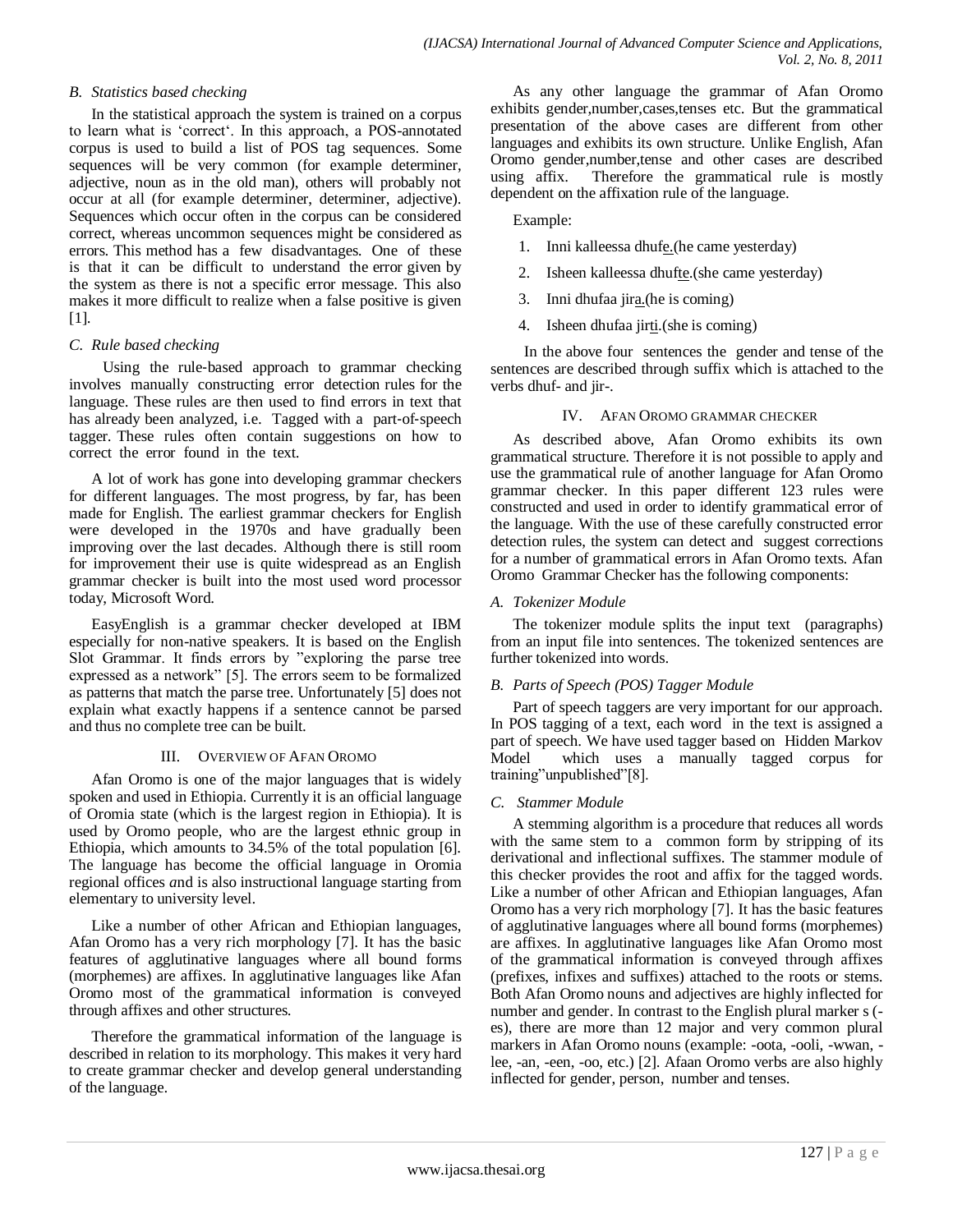The Afan Ormo stammer is based on a series of steps that each removes a certain type of affix byway of substitution rules. These rules only apply when certain conditions hold, e.g. the resulting stem must have a certain minimal length. Most rules have a condition based on the so-called measure. The measure is the number of vowel-consonant sequences (where consecutive vowels or consonants are counted as one) which are present in the resulting stem. This condition must prevent that letters which look like a suffix but are just part of the stem will be removed.

*The affix-rules have the following general form:*

*Affix → substitution measure-condition <additional conditions>*

*Where:*

*Affix is a valid Afan Oromo prefix or suffix*

 *In Afan Oromo repetition (plural) is formed by duplicating the first syllabus and it is considered as prefix.*

 *Substitution is a string which is substituted with a given affix to produce valid stem.*

*Measure-condition is the number of vowel-consonant sequences (where consecutive vowels or consonants are counted as one) which are present in the resulting stem.*

*Additional conditions- additional conditions are also designed to cover some specific phenomena. Examples of these conditions are, Endswith Vowel/Consonant.*

#### *D. Grammatical Relation Finder*

Assigns grammatical relations between subject and verb,subject and adjective,main verb and subordinate verb in terms of number,gender and tense. In this paper 123 different rules are constructed and presented. This rules takes the affixes that are identified and separated from a root word using the stammer module in order to identify the agreement between subject and verb, subject and adjective, main verb and subordinate verb in number, tense, gender and other causes. As explained in section III the grammatical information of the above cases are presented using affix-rules in the language.

#### *E. Suggestions creating module*

It provides the correct sentence alternatives. This module provides the alternatives in two way directions. For example in the case of subject verb disagreement it provides one or more alternatives by adjusting the subject and leaving the verbs as they are. Or provide one or more alternatives by adjusting the verbs and leaving the subject as it is. This is based on the assumption that errors can be committed both on the subject and the verb. There for the users must be provided with correct alternative by correcting either of the two one at a time.

*The Grammar Checker General Algorithm*

*The algorithm has five steps as presented in the following section:*

*step 1.*

*Tokenize the sentence using '.' or '!' or '?'*

*step 2.* 

*Identify the part of the speech of each token in* the *sentence*

*Step 3:*

*Identify the root and affixes of each token(word)*

*Step 4:*

*4: a:*

*Forward the affixes to the rule based that checks Subject-verb,subject and adjective,main verb and subordinate verb agreement in terms of number,tense and gender agreement.*

*4:b:*

*Check for punctuation errors.*

*Step 5:*

*provide grammatically correct sentence suggestions.*

*The algorithm is illustrated using the following example.*

*Inni saree ajjeste. Because of grammatical error the sentence is meaningless.*

*Step 1:*

*The tokenizer module identify the tokens as :* 

 *Inni, saree, and ajjeste.*

*Step 2:*

*The part-of-speech tagger tagged the tokens as:* 

*Inni as the subject of the sentence, Saree as the object and ajjeste as the verb.*

*step 3:*

*The stammer module identified the root and affix of the word ajjeste as:*

 *ajjes- is the root and -te is the suffix.*

*Inni has no any suffix.*

*Saree is the object of the sentence. In Afan Oromo object of the sentence has no any grammatical relation with the subject and verb of the sentence.*

*step 4:*

*The subject of the sentence is 1<sup>st</sup> person singular masculine and the suffix is feminine marker.* 

*The rule*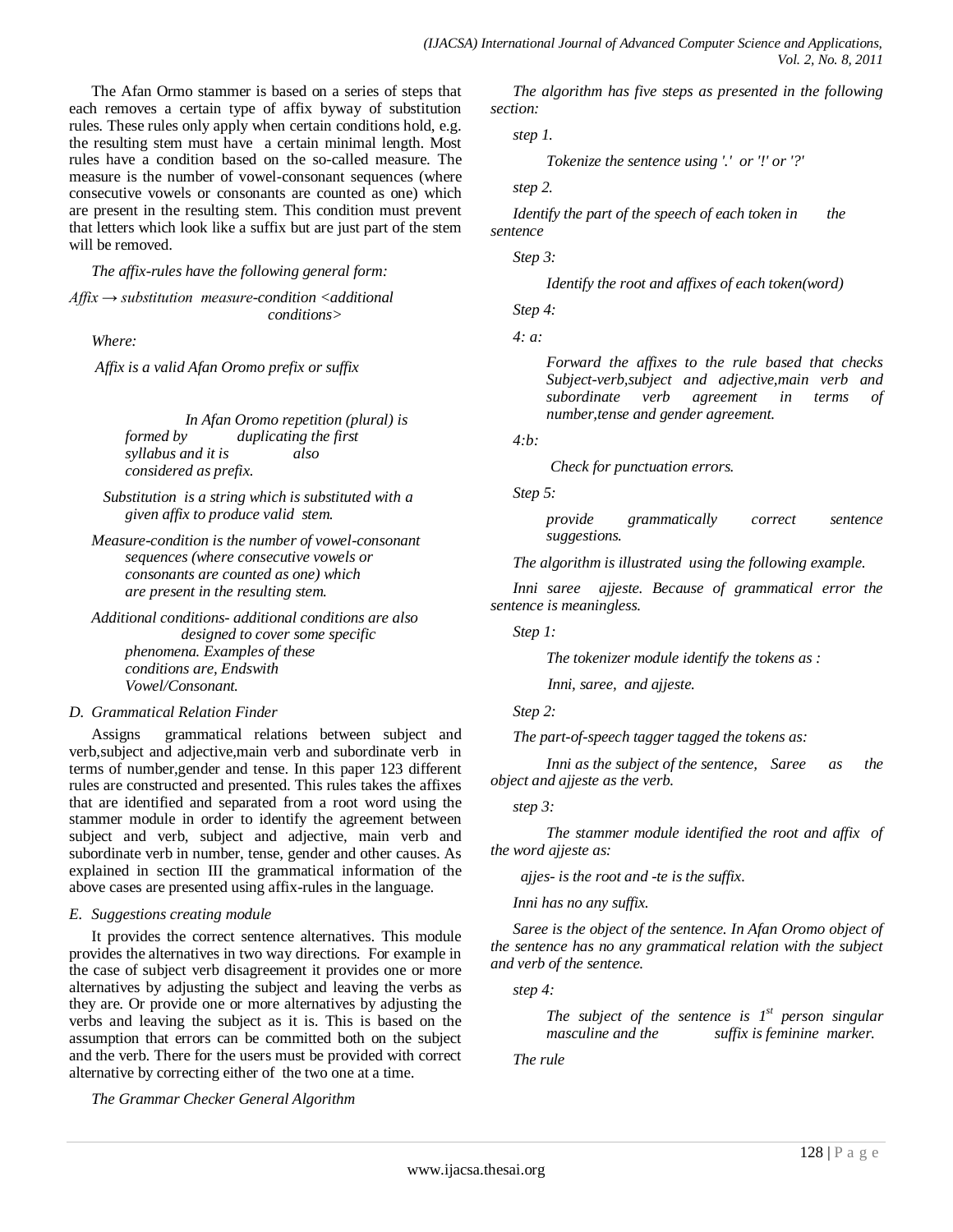*If the subject of the sentence is 3st person singular masculine (Inni) then the verb must end with the masculine marker suffixes –a, and -e.*

*So the rule-based marks for the subject-verb verb disagreement.*

*Step 5:*

T*he correct suggestions are:*

*a. Inni saree ajjese. By changing the suffix from feminine marker to masculine marker e.*

*b. Isheen saree ajjeste. By changing the subject of the sentence from masculine Inni to feminine Isheen.*

*Sample rules of the grammar checker*

*Definitions:*

*sg.1.p=first person singular*

*2.p = second person*

*3.p.m= third person masculine*

*3.p.f=third person feminine*

*2..p.pl=second person plural*

*3.p.pl=third person plural*

*RV=root verb*

*There are a total of 123 rules. The rules ranging from 81 to 86 covers past perfect tense as presented in the following.*

| $3.p.f.+RV+tee,dee+ture$ |
|--------------------------|
|                          |
|                          |
|                          |

*Explanation of the rules:*

*If the subject of the sentence is first person singular, the verb(s) must end with the suffix -een and the sentence must end with ture.*

*If the subject of the sentence is third person singular feminine, the verb(s) must end with the suffix -tee,dee and the sentence must end with turte.*

*Example: Callise bira dabruu yaalee ture.(he was trying to pass by silent). In the above example, the subject of the sentence is third person singular masculine, so the verb must end with the suffix -ee and the sentence must end with ture.*

# V. EVALUATION OF THE CHECKER

Grammar and style checking software have involved measuring the program's error detection capacity in terms of precision (i.e. error detection correctness) and recall (i.e. error coverage) [9]; [10];[11].

In order to check the performance of the system a student graduation thesis text is used. A thesis work of Afan Oromo 1<sup>st</sup> degree graduate of 2011 were used in order to measure the performance of the checker. Originally, it was thought best to get some sort of text from non‐native Afan Oromo speakers as it was assumed that students learning the language might not have the same 'feel for the language' as native speakers and therefore have more grammatical errors in their texts.

Finally, the above data were run through the grammar checker for errors. In order to calculate the performance rate the number of errors in the texts, number of errors found by the Grammar checker and the number of false positives generated by the grammar checker were counted. These numbers were then used to calculate the precision and recall of the system.

The table below shows the precision and recall rates for all the errors in the texts as well as the corresponding rates for each type of error. The rates are found as follows:

Precision  $=$  number of correctly flagged error

total number of flagged error

Recall = number of correctly flagged error

total number of error that occur in the text

| TABLE I. | PERFORMANCE RESULT |
|----------|--------------------|
|          |                    |

|                   | <b>Measuring criterias</b> |                      |                                        |                                                 |           |               |  |
|-------------------|----------------------------|----------------------|----------------------------------------|-------------------------------------------------|-----------|---------------|--|
|                   | Incorr<br>ect<br>flags     | Corr<br>ect<br>flags | Total<br><b>Numbe</b><br>r of<br>flags | Total<br>number of<br>errors in<br>the test set | precision | recall        |  |
| In<br>NO/<br>$\%$ | 100                        | 800                  | 900                                    | 1000                                            | 88.89%    | 80.00<br>$\%$ |  |

There are several reasons why a false alarm might occur:

- The stammer identified the root and affix of some words incorrectly.
- A word has been assigned an incorrect part-of-speech tag.
- The rule is not complete and didn't covered every case.

# VI. CONCLUSION

In this thesis, Afan Oromo grammar checker has been developed and tested on real-world errors. As can be seen from table 1.1 the performance of the checker is promising. Most of the false flags are related to compound, complex and compound complex sentences as most of the rules are constructed for simple sentences. More rules that handles the above listed types of sentences can be added to the existing rules in order to improve the performance of the grammar checker. There are also sentences that exhibits grammatical errors but not flagged by the checker.